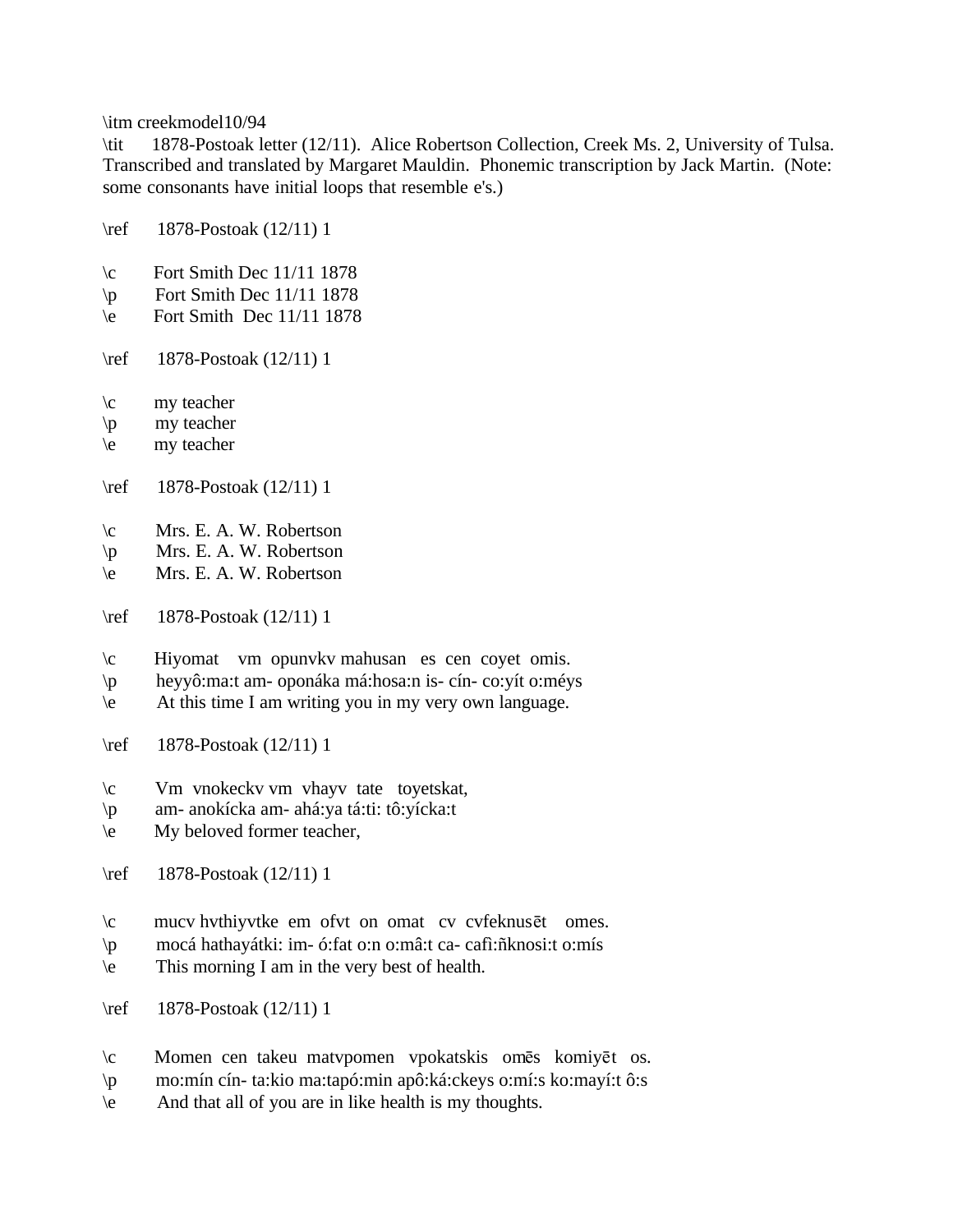- \ref 1878-Postoak (12/11) 1
- $\c$  Momen en hommv cokv sulkēn cem vtotiyvnks.
- \p mo:mín in- homá có:ka sólki:n cim- atô:tayanks
- \e Not long ago I sent you a very long letter.
- \ref 1878-Postoak (12/11) 1
- \c Momis hvte cokv cen hecvko emonket omis,
- \p mô:meys hati có:ka cin- hicáko: imônkit o:mêys
- \e Although I have not received a reply from you,
- \ref 1878-Postoak (12/11) 1
- \c hvtvm opunvkv cem vtotet omis ce.
- \p hatâm oponaká cim- áto:tít o:méys cî:
- \e I am writing you again.
- \ref 1878-Postoak (12/11) 1
- $\c$  Hiyomat em mēkusvpkvt on omat, estonkon ayiyēt os.
- \p heyyô:ma:t im- i:kosápkat o:n o:mâ:t istónko:n a:yayí:t ô:s
- \e At the present time I am attending church services regularly.
- \ref 1878-Postoak (12/11) 1
- \c Momis nake hvmkusat vm vkerrickv vn yvmakkuecēt os.
- \p mô:meys nâ:ki hámkosa:t am- aki££éycka an- yama:kkoyci:t[?] o:s
- \e However, there is one thing that disturbs me severely.
- \ref 1878-Postoak (12/11) 1
- $\c$  Heyvn okis.
- \p hiyán o:kéys
- \e Here is what I mean.
- \ref 1878-Postoak (12/11) 1
- \c Este svlvfke sulke-mah¬ yvmv likiyat vpokat omes.
- \p ísti saláfki solki-má:hi: yamá lêykaya:t apô:ka:t o:mís
- \e There are many prisoners here, where I live also.
- \ref 1878-Postoak (12/11) 1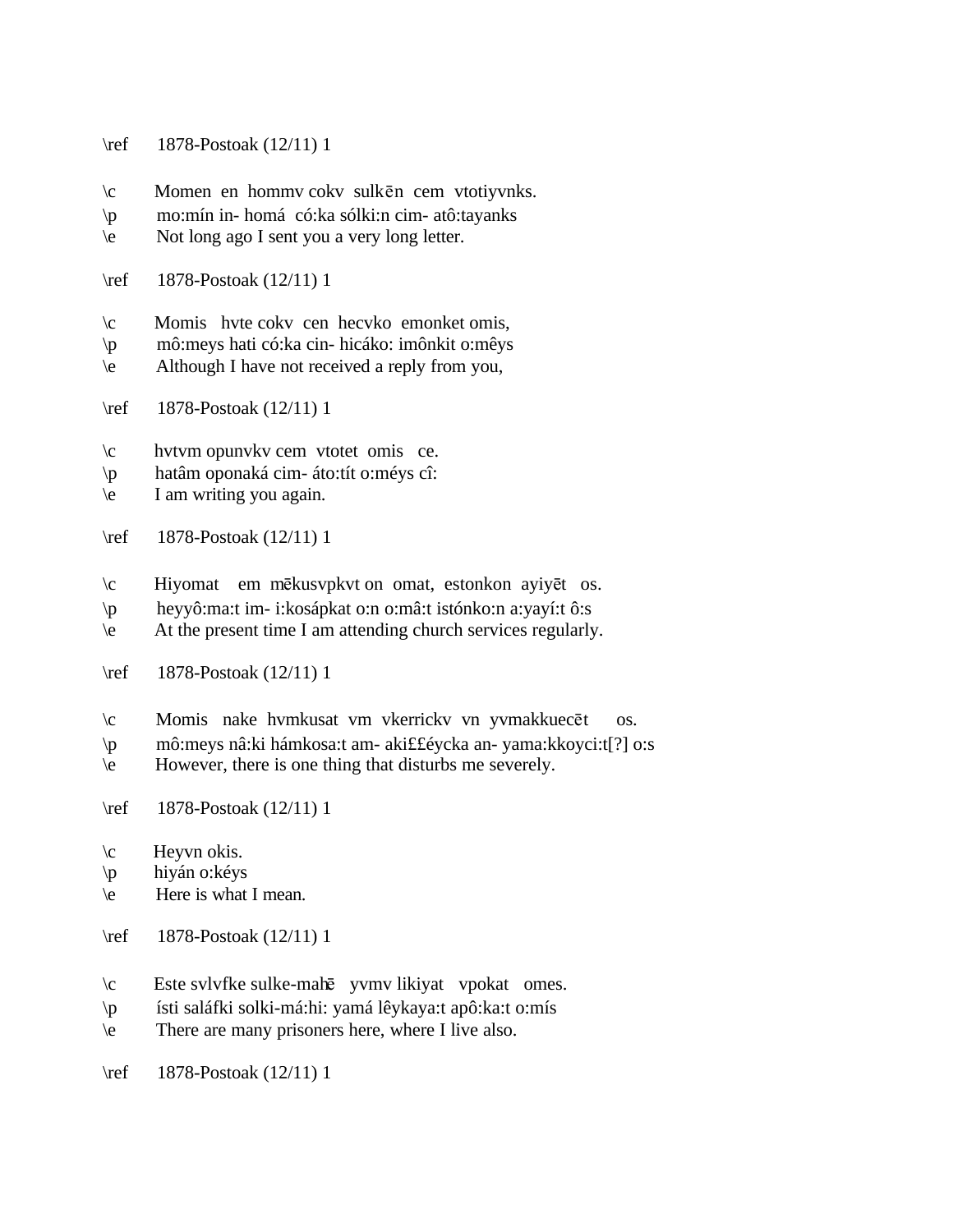- \c Momet nettv omvlkvn opunvkv holwahokat opunahoyet omen,
- \p mo:mít nítta omàñlkan oponaká holwa:hô:ka:t oponá:ho:yít o:mín
- \e All of every day they speak very foul language and
- \ref 1878-Postoak (12/11) 1
- \c em vsehit omvyis
- \p im- ási:héyt o:mayêys
- \e though I reprimand them,
- \ref 1878-Postoak (12/11) 1
- \c estofvn wikvkeko tayuset omen,
- \p istó:fan weykakíko: tâ:yosi:t ô:min
- $\leq$  they will not quit
- \ref 1878-Postoak (12/11) 1
- \c mvt vm vkerrickv tayen vm vhopvnēt omes.
- \p mát am- aki££éycka tá:yin am- ahopáni:t ô:mis
- \e and that is very damaging to my mind.
- \ref 1878-Postoak (12/11) 1-2
- \c Momis estohmvkot ok, mvn vpakit liket omis.
- \p mô:meys istóhmakot ó:k mán apâ:keyt lêykit o:méys
- \e But I can do nothing, so I just exist among them.
- \ref 1878-Postoak (12/11) 2
- \c Etimvt on omat,
- \p istéymat[??] o:n o:mâ:t
- \e Among other things,
- \ref 1878-Postoak (12/11) 2
- \c este vtvrkvranen kihocen omat, vpvlwvn cuko-yēkcv etimvn vtēhohen,
- \p ísti atá£ka£a:nín kéyho:cín o:mâ:t apálwan coko-yí:kca i:téyman ati:hô:hin
- \e a person sentenced to hang is usually kept in another cell, apart from the other inmates
- \ref 1878-Postoak (12/11) 2
- \c mv vtvrkvranat-tvlkuset cuko-yekcv mvrahkvn vpoyet omēhoyētvnket omis
- \p má atá£ka£â:na:t-tàñlkosi:t coko-yí:kca ma£áhkan apô:yit omí:ho:yí:tankit o:mêys
- \e and only those who are to hang are housed together
- \ref 1878-Postoak (12/11) 2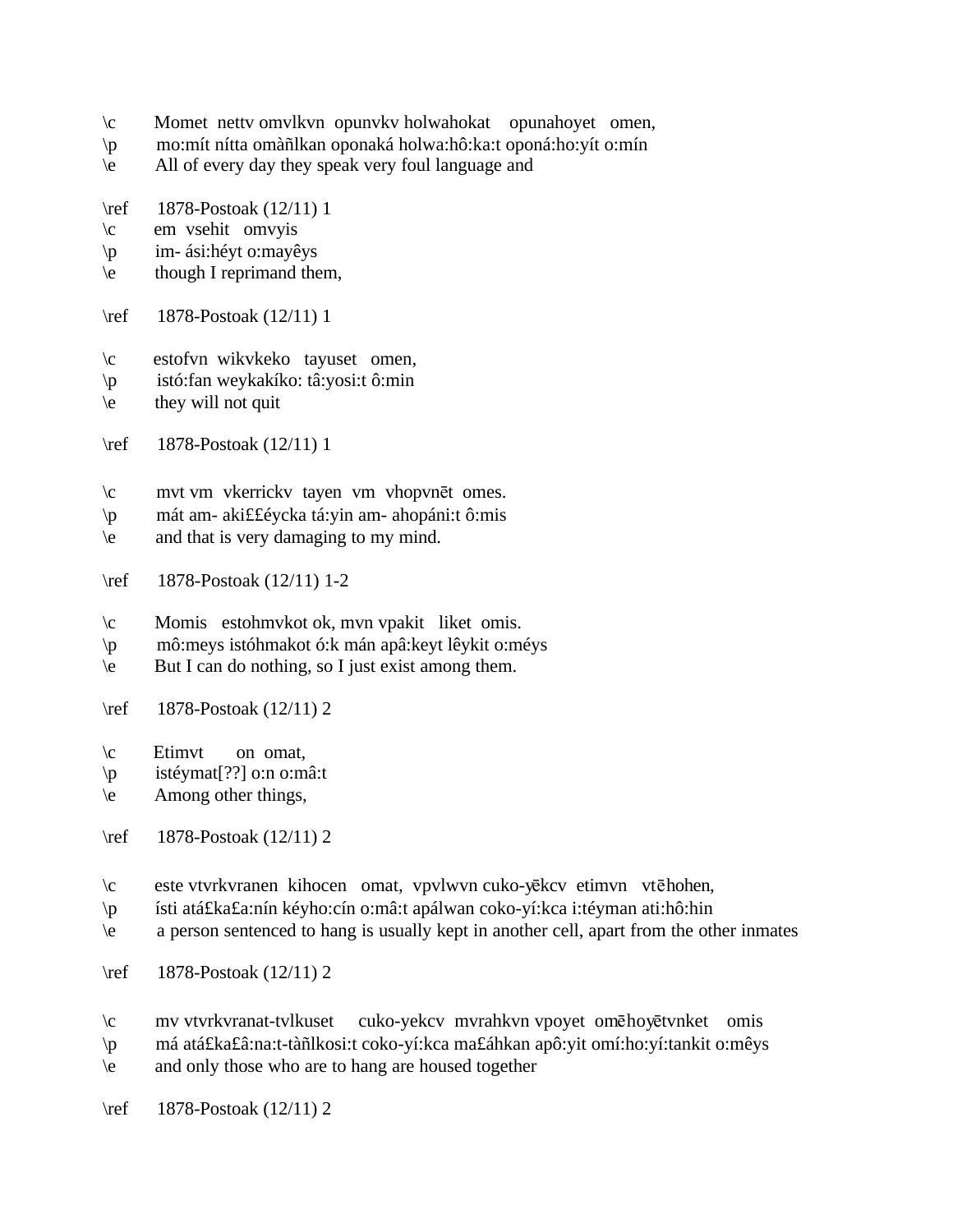- \c estom¬t on omat kerrvkon likiyat
- \p istó:mi:t o:n o:mâ:t kí££akon lêykaya:t
- \e but for reasons I don't understand,
- \ref 1878-Postoak (12/11) 2
- \c etan vpoyepet omhoyen,
- \p i:tá:n apó:yi:pít ómho:yín
- \e we are all being kept in the same place
- \ref 1878-Postoak (12/11) 2
- \c tayen vm vkerrickv vn yvmakkusen likit
- \p tá:yin am- aki££éycka an- yamá:kkosin lêykeyt
- \e and that is disturbing my mind
- \ref 1878-Postoak (12/11) 2
- $\c$  opunvkv cem vtotit omis cē.
- \p oponaká cim- áto:téyt o:méys cî:
- \e so I am writing to let you know.
- \ref 1878-Postoak (12/11) 2
- $\c$  Momen cokv-svkopvnkv tis vfekhonneko-tayen mv tawvt holwvkēn likis.
- \p mo:mín co:ka-sakkopánka -teys afikhónniko:-tâ:yin ma- tá:wat holwakí:n lêykeys
- \e They also play card games continuously and it is so evil to me.
- \ref 1878-Postoak (12/11) 2
- $\c$  Momis estimvn opunvkv holwvkēn kicvkot likēpit omikv
- \p mô:meys istéyman oponaká holwakí:n kéycakot leykî:peyt o:méyka
- \e But I do not get involved in vulgar exchanges with anyone
- \ref 1878-Postoak (12/11) 2
- \c emekusvpkv cvfeken vfastvyet omes.
- \p imi:kosápka cafí:kin afa:stayí:t ô:mis
- \e and I pray always in my heart.
- \ref 1878-Postoak (12/11) 2
- $\c$  Momen hvtvm vn tvlkuset em mekusvpkv vfastet omvy $\bar{e}$  tvnken
- \p mo:mín hatâm an- tàñlkosit im- i:kosápka afa:stít o:mayí: -tankin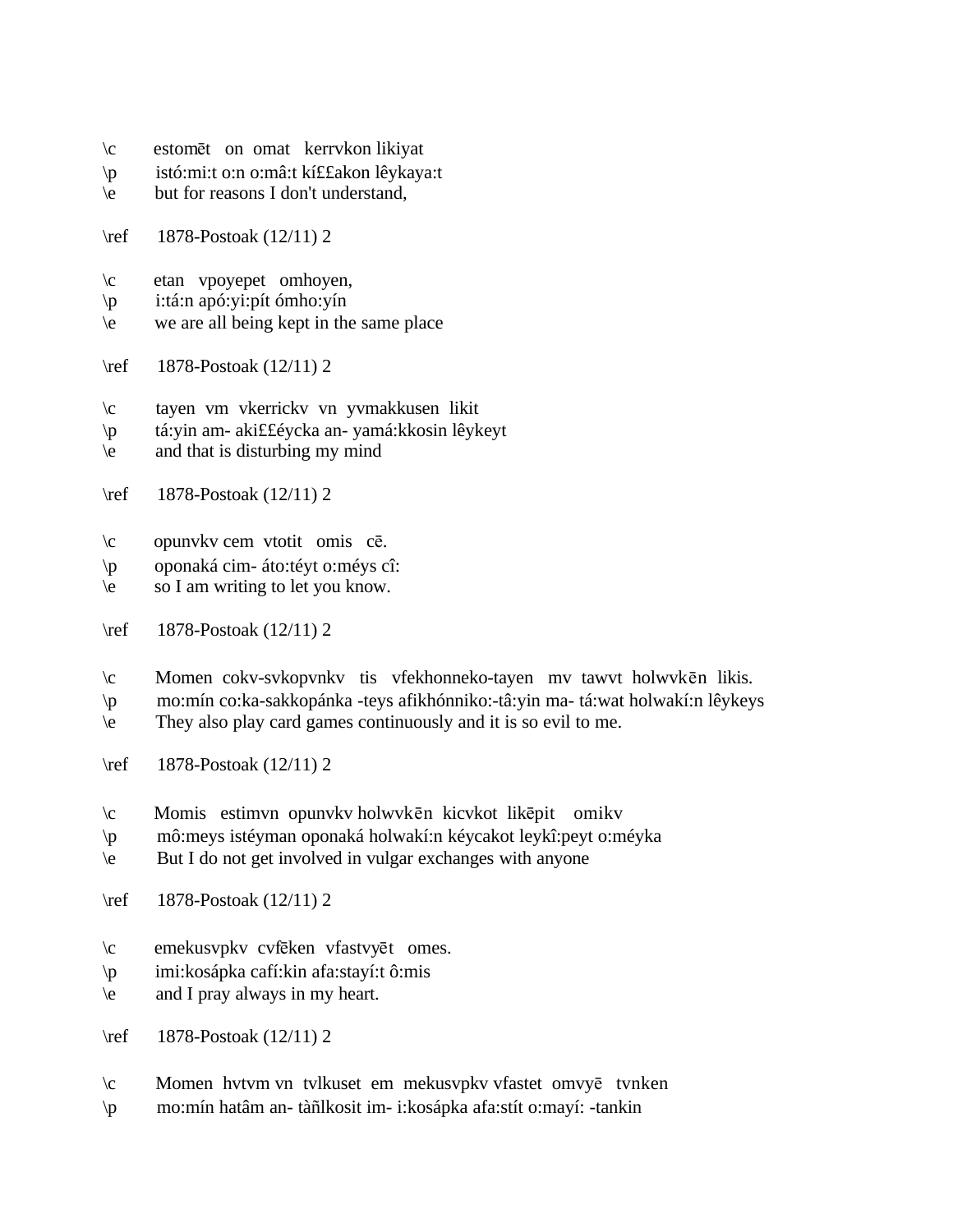- \e I was the only one here that was practicing Christianity
- \ref 1878-Postoak (12/11) 2
- $\c$  este-lvste hvmken paksvnk $\bar{e}$  aksumecihocvnks.
- \p isti-lásti hámkin páksankí: aksomiceyhô:canks
- \e until yesterday when they baptized a black man.
- \ref 1878-Postoak (12/11) 2
- \c Cuko-yekcv ofvn omhoyvnks.
- \p coko-yí:kca ó:fan omhô:yanks
- \e They did this within the prison.
- \ref 1878-Postoak (12/11) 2
- $\c$  Perro omēn uewv facken vcahnet
- \p pí££o ô:mi:n óywa fá:ckin acáhnit
- \e They filled a boat-like object with water
- \ref 1878-Postoak (12/11) 2
- $\c$  mvn aksumecicet omhoyvnks cē. [3?]
- \p mán aksomíceycít ómho:yánks cî: [?]
- \e and baptized him in that.
- \ref 1878-Postoak (12/11) 2
- $\c$  Ohhvtvlakat mv este aksumecihocvnks makiyat, este-el $\bar{c}$ cvt omen
- \p ohhatalâ:ka:t má ísti aksomiceyhô:canks ma:kayâ:t isti?ilí:cat ô:min
- \e Furthermore, this man who got baptized is a convicted murderer
- \ref 1878-Postoak (12/11) 2
- $\c$  vtvrkvranē ētat omen,
- \p atá£ka£a:ní: i:tá:t ô:min
- $\leq$  and is to hang also
- \ref 1878-Postoak (12/11) 2
- \c mekusvpkv ohvpayet omhoyvnks.
- \p mi:kosápka óhhapa:yít ómho:yánks
- \e but is now a church member. I have told
- \ref 1878-Postoak (12/11) 2-3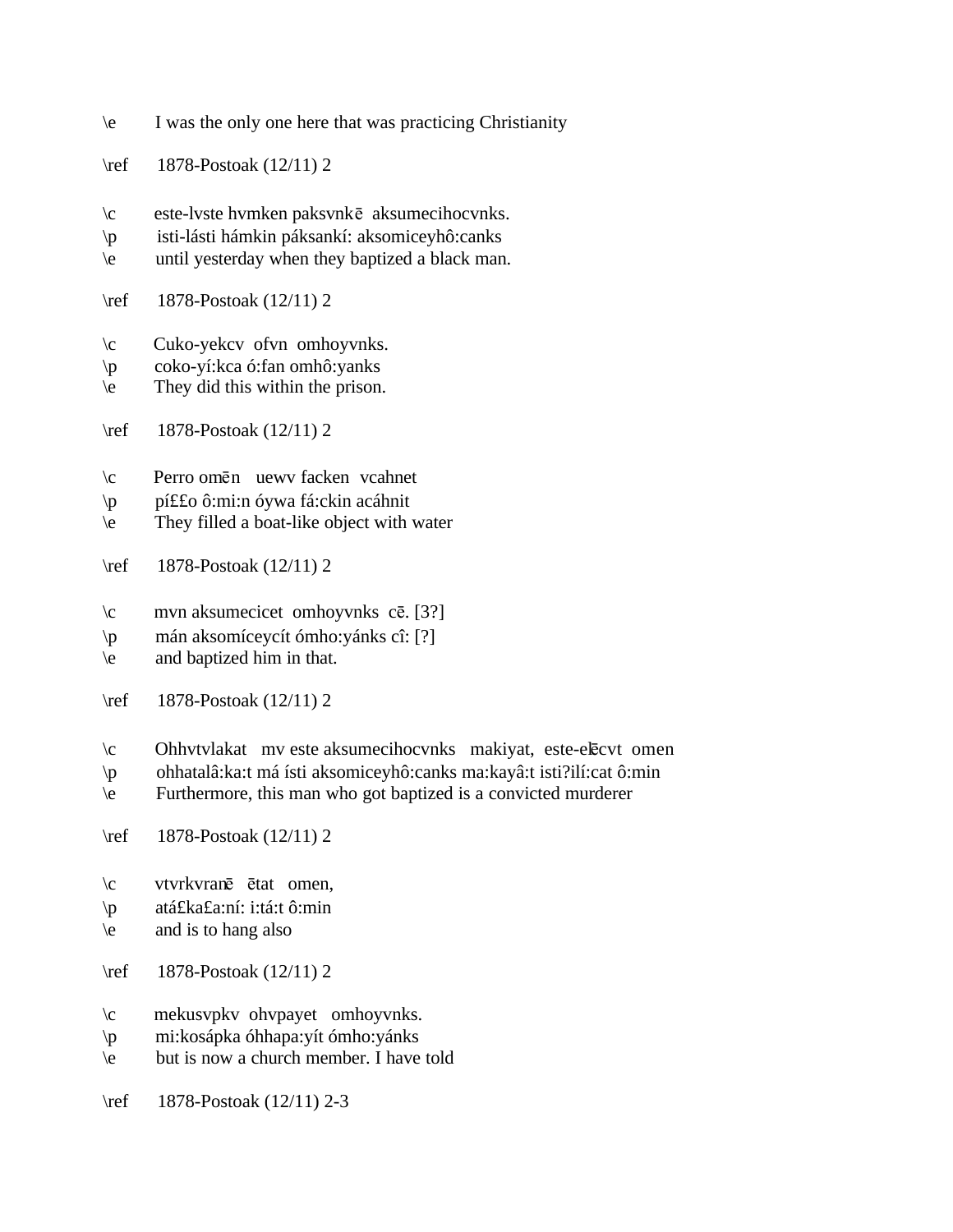- $\c$  Vne vc vtvrhoyvranē ocat mahusan em onvyvyēt os.
- \p aní ac- ata£hoyá£a:ni: ô:ca:t má:hosa:n im- onayáyi:t ô:s
- \e him the exact day and time I am to hang.
- \ref 1878-Postoak (12/11) 3
- $\c$  Momet cvrkeu matvpomēn em punayatskēt omvrēs cē.
- \p mo:mít cá£kió ma:tapó:mi:n ím- pona:yá:cki:t omá£i:s cî:
- \e Now please give my father this information.
- \ref 1878-Postoak (12/11) 3
- $\c$  Ohhvtvlakat cawvnwv en tvlkusis vhoskvr $\bar{e}$  ocet
- \p ohhatalâ:ka:t ca:wánwa in- tàñlkoséys ahóska£i: ô:cit
- \e Further, there is a possibility that my little sister might end up all alone,
- \ref 1878-Postoak (12/11) 3
- \c momet omen omat cēmet ceccuswv omēcet em punayetsken
- \p mo:mít o:mín o:mâ:t cí:mit ciccóswa omí:ci:t ím- pona:yíckin
- \e so I want you to talk with her as you would your own daughter,
- \ref 1878-Postoak (12/11) 3
- $\c$  yvmv  $\bar{e}$ kvnv en holwvketv espoyar $\bar{e}$ s.
- \p yamá i:kaná in- holwakíta ispó:yá:£i:s
- \e about me and console her.

\ref 1878-Postoak (12/11) 3

- $\c$  Momof hvlwe-tvlofvn eteh $\bar{e}$ cey $\bar{e}$  ocvranis om $\bar{e}$ s komit en honrkv ociy $\bar{e}$ t os.
- \p mo:mô:f halwi-taló:fan itíhi:ciyí: ó:ca£a:néys o:mí:s kô:meyt in- hòñ£ka ó:cayi:t ô:s
- \e It is also my belief that we shall all meet one day in heaven.
- \ref 1878-Postoak (12/11) 3
- $\c$  Momen nake hvmken tayen vm etehoskēt cem onayiyvtēt omatet
- \p mo:mín nâ:kin hámkin tá:yin am- itihóski:t cim- óna:yayáti:t ô:matit[??]
- \e Now there is one thing that I told you in error,
- \ref 1878-Postoak (12/11) 3
- $\c$  hvtvwolēn kerriyvnks cē.
- \p hatawolí:n kî:££ayanks cî: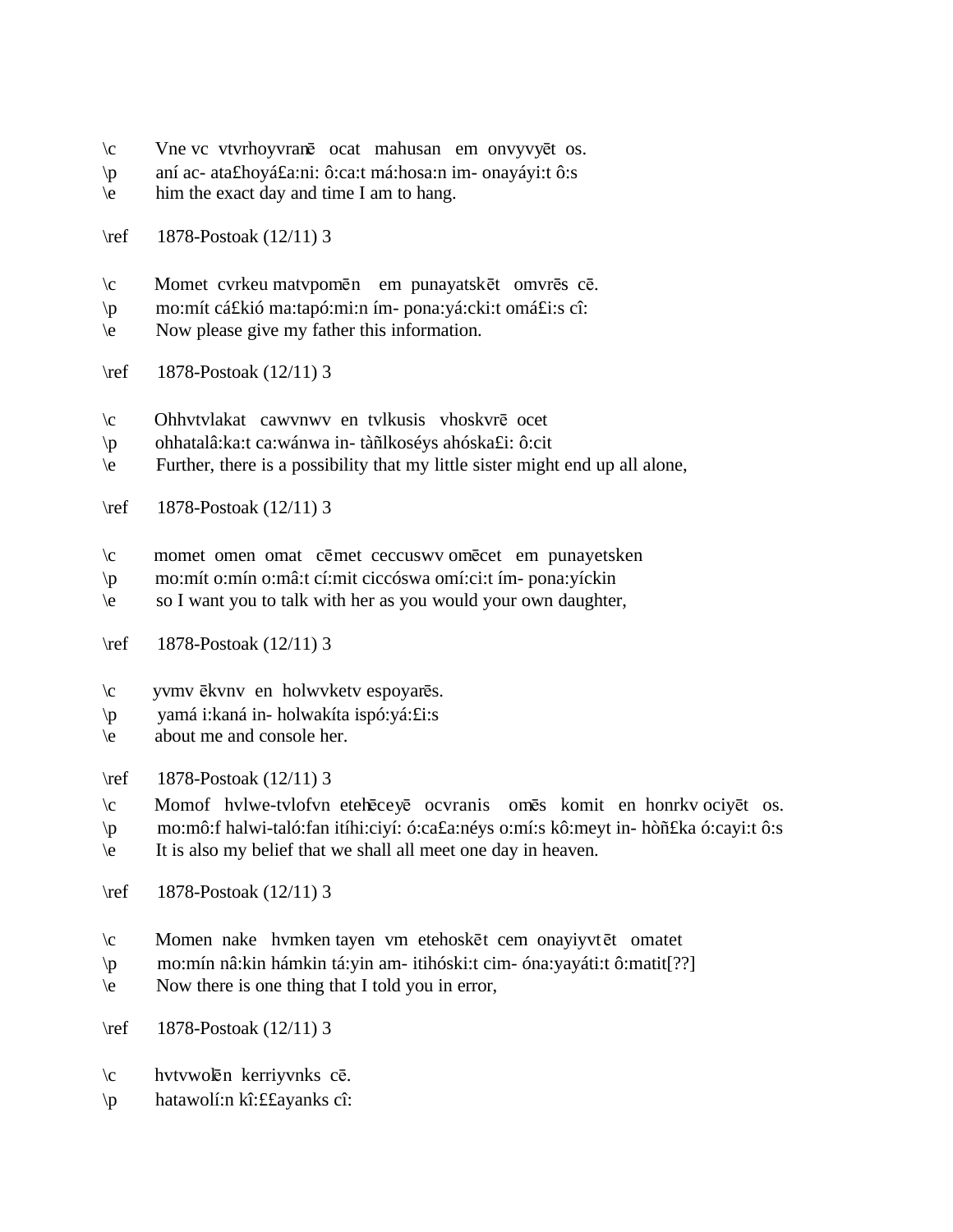- \e and only recently did I learn the truth.
- \ref 1878-Postoak (12/11) 3
- \c Laksit omvkot omis,
- \p la:kséyt omákot o:méys
- \e I did not lie to you,
- \ref 1878-Postoak (12/11) 3
- $\c$   $\bar{e}$  vm etehosk $\bar{e}$ t omat $\bar{e}$ t omes.
- \p i: am- itihóski:t o:matí:t ô:mis
- \e I was confused.
- \ref 1878-Postoak (12/11) 3
- \c Heyv tis emekusvpkvn oh vpvketvn ciyacet oman onkv,
- \p hiyá -teys imi:kosápkan ohh- apakitán cayá:cit o:mâ:n onká
- \e I said that I wished to become a Christian and join a church,
- \ref 1878-Postoak (12/11) 3
- $\c$  vn yvtēketsken,
- \p án- yati:kíckin
- \e so if you will interpret for me
- \ref 1878-Postoak (12/11) 3
- \c oh feskvlken oh vpvkvranis kicin,
- \p oh- fi:skâlkin ohh- apáka£a:néys keycéyn
- \e I want to join the Presbyterian church.
- \ref 1878-Postoak (12/11) 3
- \c este k¬rreck¬s komis, Jo Postoak.
- \p ísti kî:££ícki:s kô:meys Joe Postoak
- \e I think you know this person, Joe Postoak.
- \ref 1878-Postoak (12/11) 3
- $\c$  Mvt vn yvtēken uewv vc ohkvlhoyemvtis.
- \p mát án- yati:kín óywa ac- ohkalhô:yi:máteys[?]
- \e He interpreted for me and I was sprinkled with water.
- \ref 1878-Postoak (12/11) 3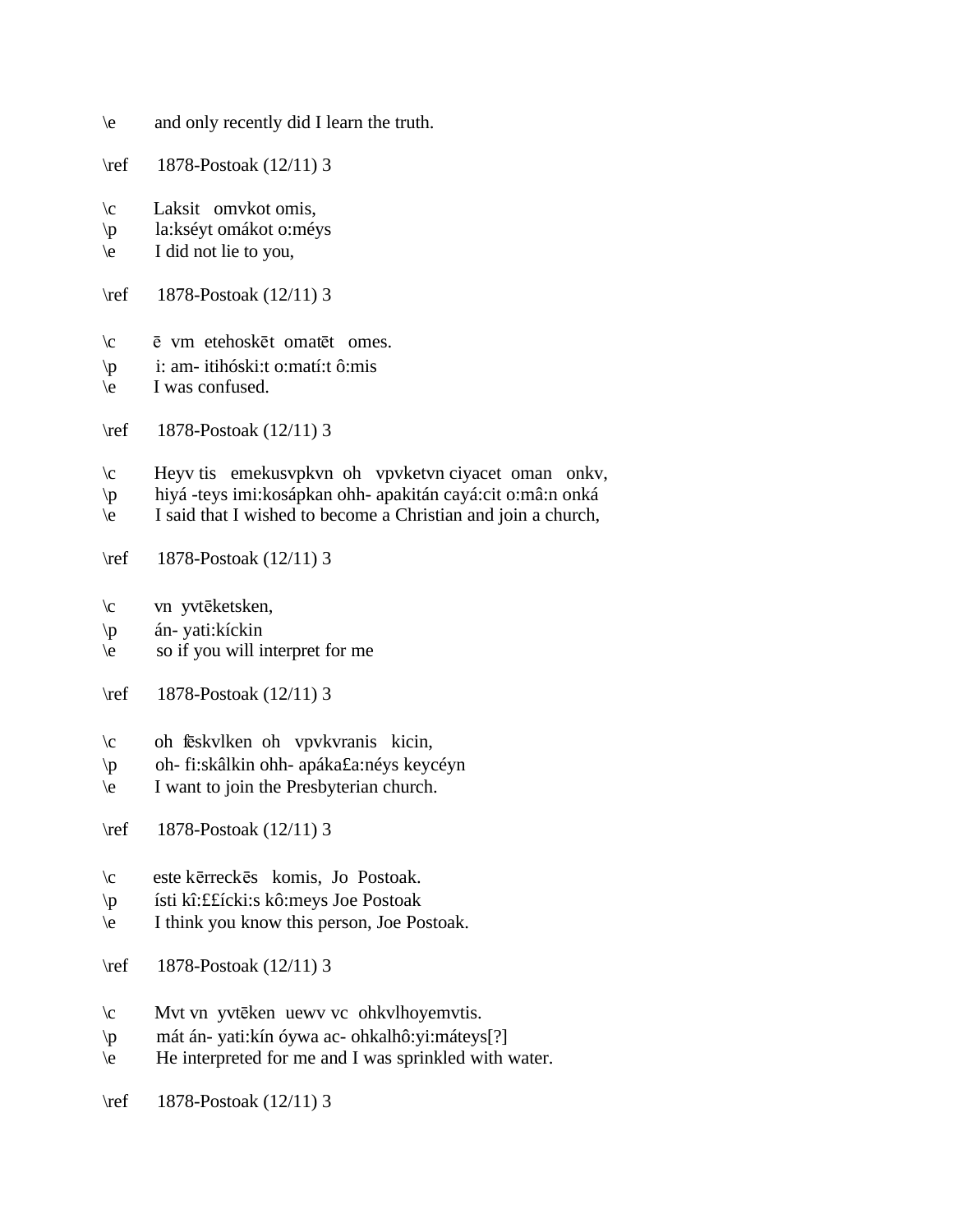- \c Momof Ke-hvse nettv 12 em ofvt omemvtis.
- \p mô:mo:f ki:-hasí nítta 12 im- ó:fat ô:mimáteys
- \e The date was the 12th day of May.
- \ref 1878-Postoak (12/11) 3
- $\c$  Momet cokv cem vtotiyat Ohfēskvlken oh vpakis cekicit cokv sulkēn cem \p mo:mít có:ka cim- áto:tayâ:t ohfi:skâlkin ohh- apâ:kis cikeycéyt có:ka sólki:n cim-
- $\c$  vtotiyet omes.
- $\pi$  atotáyi:t ô:mis
- \e So I wrote you a long letter telling you I had joined the Presbyterian church.
- \ref 1878-Postoak (12/11) 3
- \c Momen hvtosvnk¬n emekusvpkv es em vpeyetv estoman oh vpaket omiyvt
- \p mo:mín hátosankí:n imi:kosápka is- im- api:yitá istô:ma:n óhh- apa:kít o:mayát
- \c haks kicit,
- \p -ha:ks keycéyt
- \e I inquired of the preacher concerning the denomination I might have joined
- \ref 1878-Postoak (12/11) 3
- \c erkenvkv em pohin, Ohkalvlke es em vpeyetvn oh vpaket ometskemvt os,
- \p i£kináka ím- po:héyn ohka:lâlki is- im- api:yitán ohh- apâ:kit ô:míckimats [?]
- \e and he informed me that it was the Methodist denomination I had become a member of,
- \ref 1878-Postoak (12/11) 3
- \c cv kicen kerriyvnks c¬.
- \p ca- keycín kî:££ayanks cî:
- \e so now I know.
- \ref 1878-Postoak (12/11) 3
- $\c$  Yvtekvt tayen em etehoskvtēs.
- \p yatíkat tá:yin im- ítiho:skatí:s
- \e My interpreter made a grave error.
- \ref 1878-Postoak (12/11) 4
- $\operatorname{c}$  Mvn tepakēn eputvrticvranet omhos.
- \p mán tipá:kin[?] ipota£téyca£a:nít ómhó:s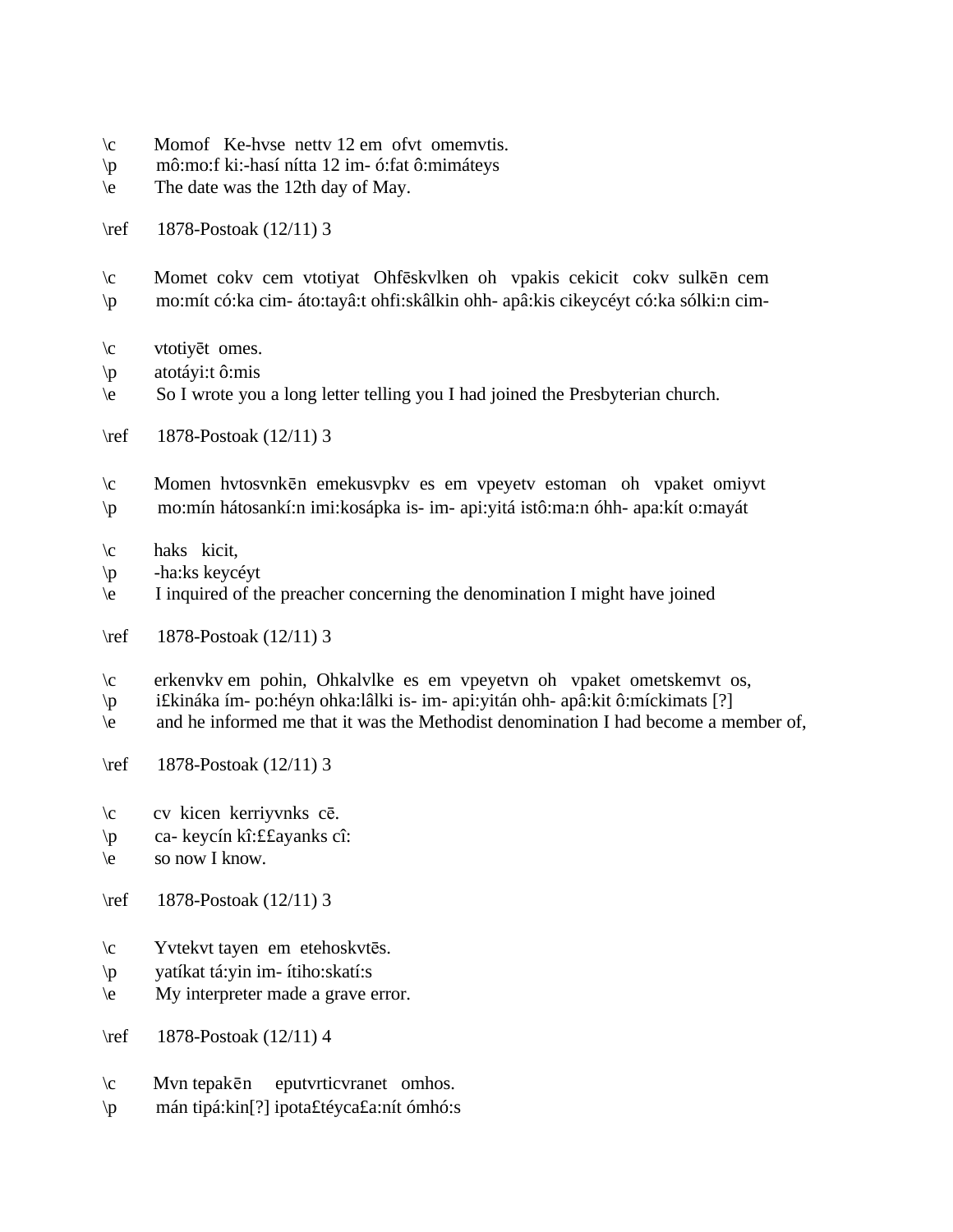- \e So it is the two of us they are going to hang.
- \ref 1878-Postoak (12/11) 4
- $\c$  Hiyomat nettv palen-cahkepohkakuset pum vhosken kaket omēn,
- \p heyyô:ma:t nítta pá:lin-cahkipohkà:ñkosit pom- áho:skín kâ:kit o:mí:n
- \e And now there remains only fifteen days as we sit and wait.
- \ref 1878-Postoak (12/11) 4
- \c opunvkv eyaskusen cem vtotit omis.
- \p oponaká i:yà:ñskosin cim- áto:téyt o:méys
- \e I write this most humble letter to you.
- \ref 1878-Postoak (12/11) 4
- \c Mv nettv cem oniyvranis.
- \p má nítta cim- onayá£a:néys
- $\leq$  Let me tell you the day.
- \ref 1878-Postoak (12/11) 4
- \c Dec. 20 omof Fvlite hvthiyvtke hvse-vkerkv 9 mahusan pukihoc¬t omen
- \p Dec. 20 ô:mo:f faláyti hathayátki hasi-akí:£ka 9 má:hosa:n pokeyhocí:t ô:min
- \e They have informed us that it will be Dec. 20th at 9 o'clock on Friday morning,
- \ref 1878-Postoak (12/11) 4
- $\c$  kaket omes.
- \p kâ:kit o:mí:s
- \e so we wait.
- \ref 1878-Postoak (12/11) 4
- \c Momis cvna estemerkepvranet omes mucv-hvse ofv.
- \p mô:meys caná: istimi£kipá£a:nit o:mís moca-hasí ó:fa
- $\le$  So within this month, my body is to bear suffering.
- \ref 1878-Postoak (12/11) 4
- $\c$  Momis puyvfekcv cvna vpikat cv nesvtē ehuten ecē yeparēs
- \p mô:meys poyafíkca caná: apêyka:t ca- ni:satí: ihótin ici:yipá:£i:s
- \e And the spirit that now lives in me will enter the home of the one who bought me
- \ref 1878-Postoak (12/11) 4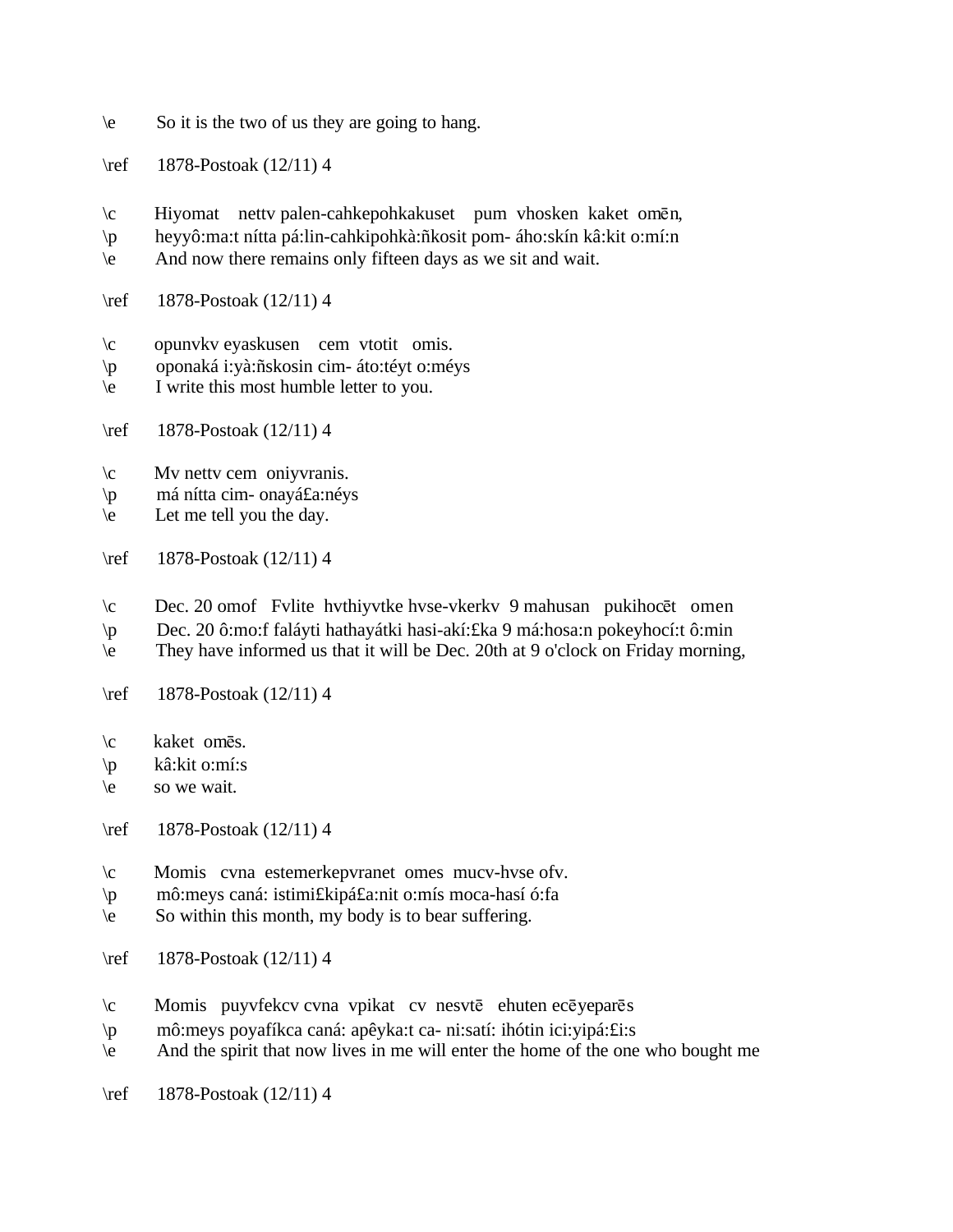- $\c$  cvfeke oren komiyet os.
- \p cafí:ki ô:£in kô:mayi:t ô:s
- \e I believe with all my heart.
- \ref 1878-Postoak (12/11) 4
- $\c$  Hvtvm momekvranekis okēpiyis omēpēs komiyēt os.
- \p hatâm mo:mika£á:nikeys oki:payêys omi:pî:s ko:mayí:t ô:s
- \e Sometimes I wonder if this might not happen at all.
- \ref 1878-Postoak (12/11) 4
- $\c$  Momen etimv naket komvken cuko-yekcv of vsulkēt vc vnrvpēt os.
- \p mo:mín i:téyma nâ:kin kô:makin coko-yí:kca ó:fa sólki:t ac- an£apí:t ô:s
- \e Regarding other matters here in prison, there are many that hate me.
- \ref 1878-Postoak (12/11) 4
- \c Momis, momis komet liket omis.
- \p mô:meys mô:meys kô:mit lêykit o:méys
- $\begin{bmatrix} 1 & 2 \\ 2 & 3 \end{bmatrix}$  but I am determined to keep on going.
- \ref 1878-Postoak (12/11) 4
- \c "Estimvt momis komet vm vhakvn vfastet erespoyen omat afvcketvn \p istéymat mô:meys kô:mit am- ahá:kan afa:stít i£íspo:yín o:mâ:t a:fackitán
- \c yoksv-sekon epoyvrēs,"
- \p yóksa-siko:n ipóya£i:s
- \e "Whoever keeps my commandments to the end shall win eternal life,"
- \ref 1878-Postoak (12/11) 4
- \c Cesvs vm estemerkvtet cv kicvtet omekv.
- \p cí:sas am- ístimí:£katí:t ca- keycatí:t ô:mika
- \e the Jesus who suffered for me has assured me.
- \ref 1878-Postoak (12/11) 4
- $\c$  Mvn estofis cv hosekarēs komiyēt omes.
- \p mán istó:feys ca- hósiká:£i:s ko:mayí:t ô:mis
- $\leq$  There, I will live forever is my belief.
- \ref 1878-Postoak (12/11) 4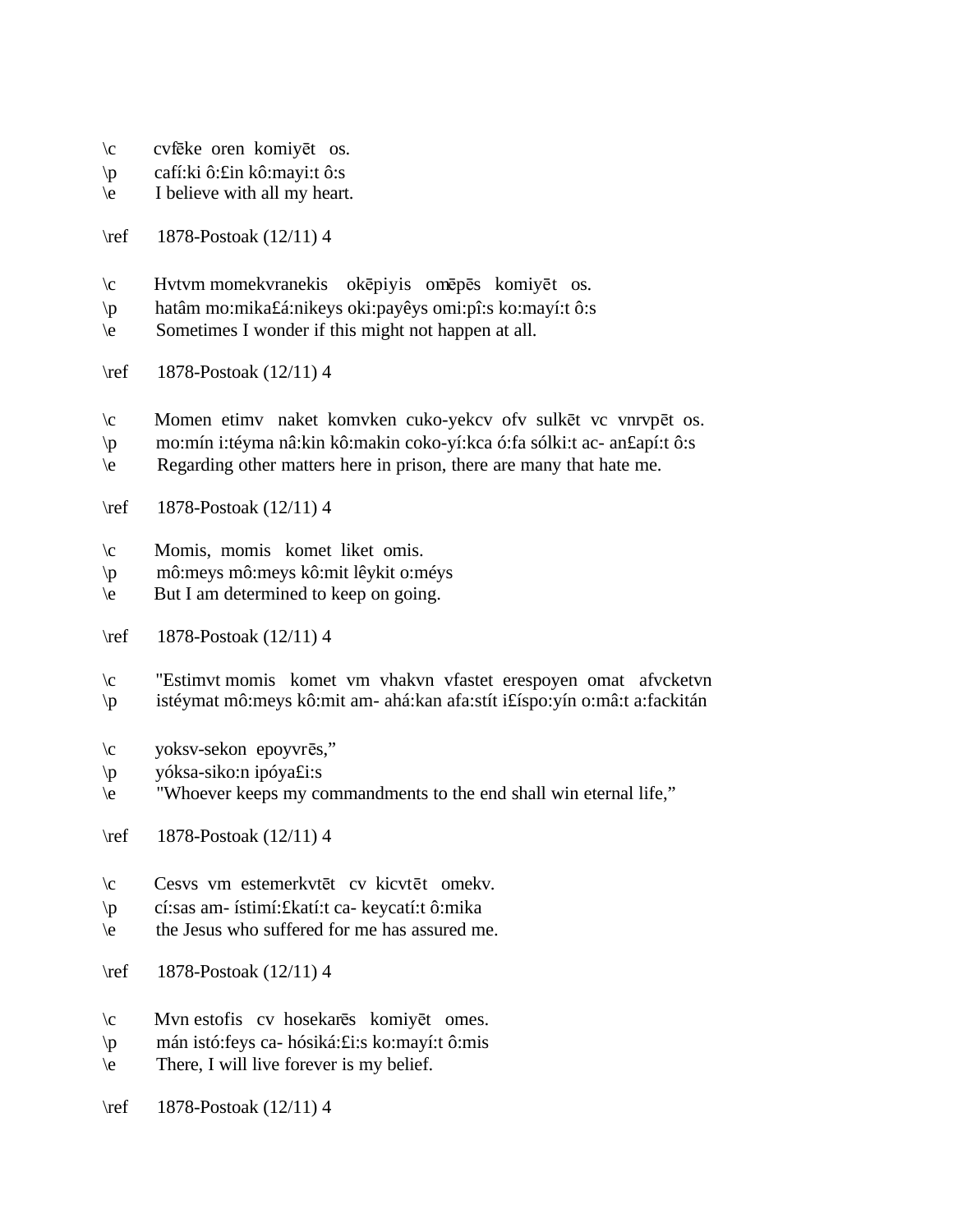- \c Ohhvtvlakat cawvnwv cem apohicaket
- \p ohhatalâ:ka:t ca:wánwa cim- a:poheycâ:kit
- \e Further, I have heard that my sister is being obedient in your guidance
- \ref 1878-Postoak (12/11) 4
- \c momet ecēfvcecicaket arvcoken pohiyat vc afvckēt omes.
- \p mo:mít ici:faciceycâ:kit a:£acókin po:hayâ:t ac- a:fácki:t ô:mis
- \e and that makes me very happy.
- \ref 1878-Postoak (12/11) 4
- \c Momis entvlken es wihketskvs.
- \p mô:meys intálkin is- wéhkíckas
- \e However, do not leave her on her own.
- \ref 1878-Postoak (12/11) 4
- $\c$  Hoporrenkv ohhvtvlaken sem punvyetskat omvrēs cē.
- \p hopo££ínka ohhatalâ:kin sím- pona:yícka:t omá£i:s cî:
- \e Encouraging further education, talk with her always.
- \ref 1878-Postoak (12/11) 4
- $\c$  Vneu cokv em vtotiyat naket herē tayat omvlkvn
- \p anió có:ka im- áto:tayâ:t nâ:kit hì:ñ£i: tâ:ya:t omàñlkan
- $\leq$  I too, write in my letters to her, all the better things
- \nb [incomplete]
- \nb [Note at top of page 1]
- \ref 1878-Postoak (12/11) 1
- \c Vpastvlvlk en fulletv
- \p apa:stalâlk in- follitá
- \e The Acts of the Apostles
- \ref 1878-Postoak (12/11) 1
- \c maketskema Okis ce.
- \p ma:kíckima: o:kéys cî:
- $\backslash e$

\ref 1878-Postoak (12/11) 1